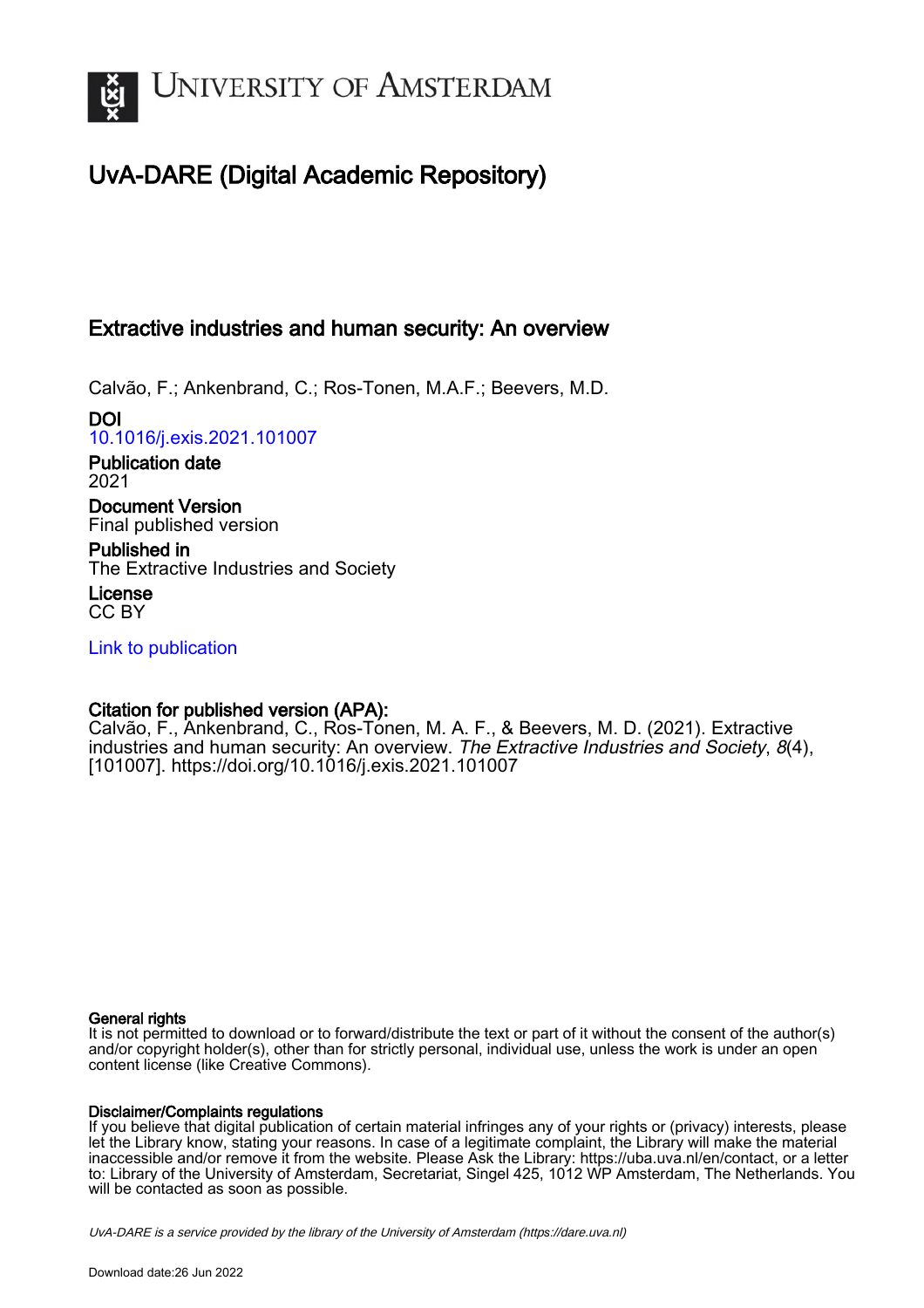

Contents lists available at [ScienceDirect](www.sciencedirect.com/science/journal/2214790X)

## The Extractive Industries and Society

journal homepage: [www.elsevier.com/locate/exis](https://www.elsevier.com/locate/exis) 



# Original article Extractive industries and human security: An overview



Filipe Calvão $a,1}$ , Christina Ankenbrand $^{\rm b}$ , Mirjam A.F. Ros–Tonen $^{{\rm c},2,*}$ , Michael D. Beevers $^{{\rm d},3}$ 

<sup>a</sup> *Graduate Institute of International and Development Studies, Switzerland* 

<sup>b</sup> *University of Koblenz-Laundau, Peace Academy Rhineland-Palatinate, Germany* 

<sup>c</sup> *University of Amsterdam, Department of Geography, Planning and International Development Studies, The Netherlands* 

<sup>d</sup> *Dickinson College, Department of Environmental Studies, United States* 

#### ARTICLE INFO

*Keywords:*  Human security Extractive industries Natural resource governance

#### **1. Introduction**

Poor governance of extractive resources has long been acknowledged as a risk to human development and sustainable peace in primary commodity-producing countries across the Global South [\(Beevers, 2015](#page-4-0); [Collier et al., 2003](#page-4-0); [Iguma Wakenge et al., 2021](#page-4-0); [Le Billon, 2001](#page-4-0)). However, where extraction and trade of mining resources have played a significant role in maintaining structures of colonial inequity and armed violence, hitherto employed peacebuilding and state-building strategies have often proven insufficient in ensuring substantial peace dividends or human development for communities affected by extractive activities or the population at large ([Bebbington et al., 2008;](#page-4-0) [Nem Singh and Ovadia,](#page-5-0)  [2018\)](#page-5-0). This special issue takes stock of challenges in contemporary natural resource governance and reforms in the mining sectors of Sub-Saharan Africa and Latin America. By linking international dynamics across formal and informal economies to human impacts on the local level, our comparative engagement with human security in extractive industries across countries enables synchronic and diachronic analyses of regulatory and institutional frameworks, labor conditions and relations, and the spatialization of extractive processes as they all undergo deep legal, economic, and technological transformations.

For the past 25 years, the resource curse paradigm has served to explain how countries dependent on extractive resource exports underperform in economic, social, and political terms ([Gilberthorpe and](#page-4-0)  [Papyrakis, 2015](#page-4-0); [Humphreys et al., 2007](#page-4-0); [Ross, 2015;](#page-5-0) [Sachs and](#page-5-0) 

[Warner, 1997,](#page-5-0) [2001](#page-5-0)). Resource curse proponents have used the paradigm to justify policy trends such as international regulatory standards, national reforms aimed at expanded formalisation and administrative capacities, and industry accountability initiatives ([Cusato, 2021](#page-4-0); [Hum](#page-4-0)[phreys et al., 2007](#page-4-0); [Wenar and Gilbert, 2021](#page-5-0)). Like the underlying theorem, these efforts seem to remain bound to state-centered or macro-level security-development analyses. As the contributors to this special issue suggest, this works to the detriment of detecting everyday (in)securities in the lives of individuals and communities involved in and affected by natural resource extraction. Furthermore, the compartmentalization of national-level governance issues hinders a systemic assessment of new and historical pressures arising from international relations, globalizing markets, or climate change. Their compounded effects on populations should instead be seen as inexorably linked to the sustainability of peace and development on a local level. A quarter-century since its inception, our approach to human security seeks to respond to this conceptual and empirical articulation in the context of extractive capitalism.

Human security has gained traction among scholars and practitioners since the United Nations Development Program introduced the term in 1993 ([UNDP, 1994,](#page-5-0) [1993\)](#page-5-0). Some have praised it for its people-centered and multidimensional approach [\(Henk, 2005;](#page-4-0) [Ober](#page-5-0)[leitner, 2005; Tadjbakhsh and Chenoy, 2007](#page-5-0)). Others have criticized its lack of operationalization [\(Glasius, 2008](#page-4-0); [Newman, 2016\)](#page-5-0), analytical vagueness ([Buzan, 2004](#page-4-0); [Mack, 2004](#page-4-0)), limited usefulness for setting

<https://doi.org/10.1016/j.exis.2021.101007>

Available online 15 October 2021 Received 20 September 2021; Received in revised form 7 October 2021; Accepted 7 October 2021

2214-790X/© 2021 The Authors. Published by Elsevier Ltd. This is an open access article under the CC BY license [\(http://creativecommons.org/licenses/by/4.0/\)](http://creativecommons.org/licenses/by/4.0/).

<sup>\*</sup> Corresponding author.

*E-mail address:* m.a.f.ros-tonen@uva.nl (M.A.F. Ros–Tonen).<br>
<sup>1</sup> Scopus author ID: 0000–0001–7690–790X<br>
<sup>2</sup> Scopus author ID: 6507965134<br>
<sup>3</sup> Scopus author ID: 56497689200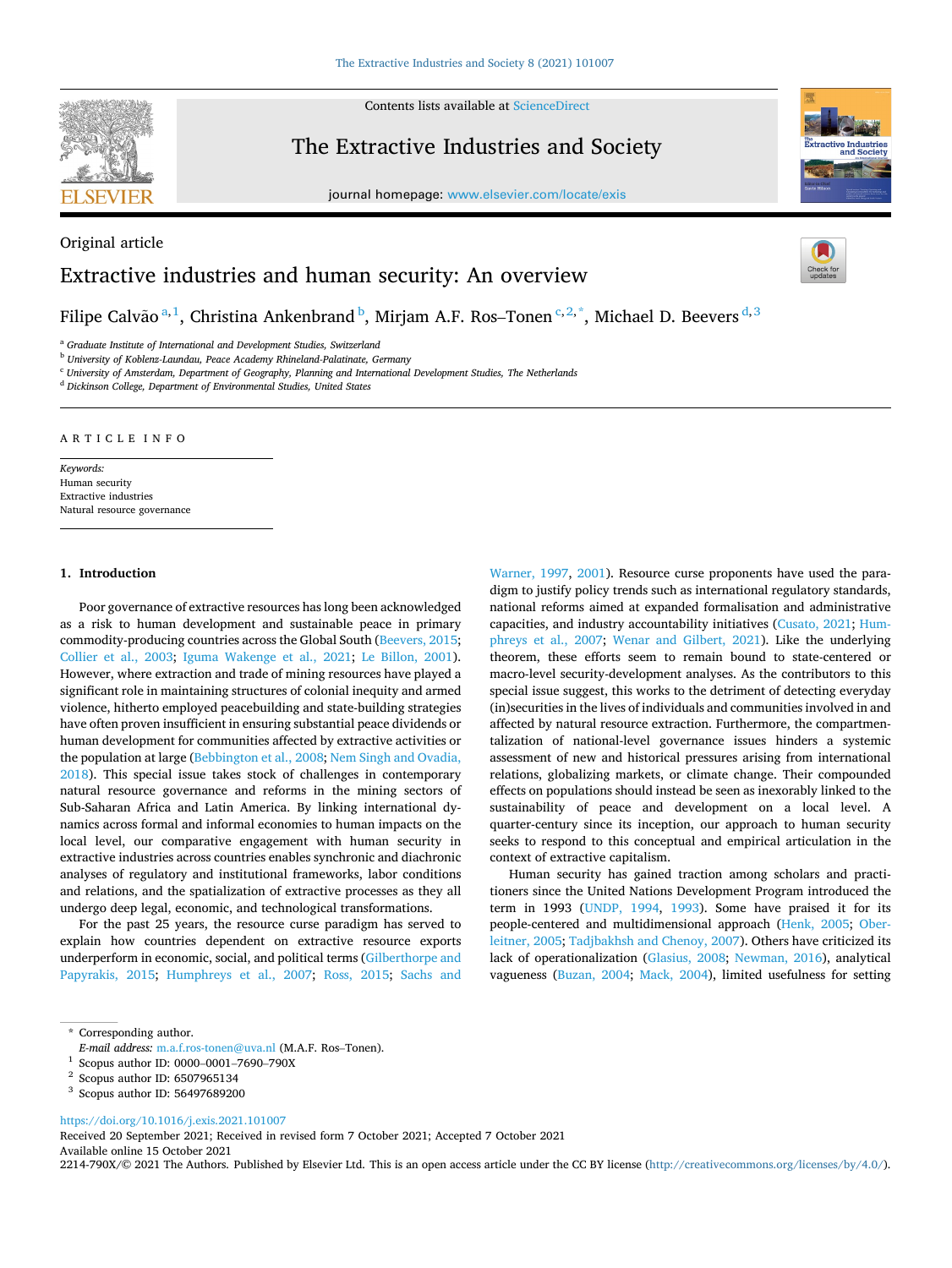policy priorities [\(Macfarlane, 2004;](#page-4-0) [Paris, 2001\)](#page-5-0), and potential for interventionist rhetoric ([Christie, 2010;](#page-4-0) [Klein Goldewijk, 2008](#page-4-0)). The approach recognizes that human insecurities cannot be addressed in isolation but that a comprehensive and integrated approach is needed to improve people's lives (c.f. Ros–[Tonen et al., 2021](#page-5-0), this issue). Importantly, the lens of human security has seldom been applied to natural resource governance (e.g., [Alao, 2010](#page-4-0); [Engwicht and Grabek, 2019](#page-4-0); [Guesnet, 2017](#page-4-0)), and often only partially – in direct contravention of the original idea behind it. Examples are studies that interpret human security narrowly as access to natural resources and livelihood security (e. g., [Iwasaki and Shaw, 2009](#page-4-0); [Peras et al., 2021\)](#page-5-0) or relate it to armed conflicts and violent actions of paramilitary groups, mine security personnel, or armed robbers [\(Bond and Kirsch, 2015;](#page-4-0) [Nyame and Grant,](#page-5-0)  [2014; Rochlin, 2015\)](#page-5-0).

#### **2. Unpacking human security**

We contribute to this debate by moving beyond the concept of governance implicit in the resource curse debate toward context-specific and empowering approaches. Contributors present a range of contemporary and emerging resource governance challenges from a human security perspective and re-examine the usefulness of the concept as a tool for resource policy impact assessments. This approach also contributes to the securitization scholarship [\(Balzacq et al., 2016;](#page-4-0) [Balzacq](#page-4-0)  [and Guzzini, 2015](#page-4-0)) and associated debates on peacebuilding and human development (e.g., [Tschirgi, 2013\)](#page-5-0), and neocolonial critiques of anti-security [\(Ayoob, 1997;](#page-4-0) [Krause and Williams, 1997](#page-4-0); [Peoples and](#page-5-0)  [Vaughan-Williams, 2010](#page-5-0)). Critically, the thematic combination of extractive practices and mining with the field of human security proposed in this special issue brings international policy reform interventions as well as global and local market forces to the fore. We discuss and re-evaluate these stances on the human security approach.

Security is a cover term for topically distinct issues [\(Christie, 2010](#page-4-0); [Newman, 2010](#page-5-0); [Peoples and Vaughan-Williams, 2010\)](#page-5-0) for people implicated in diverse security regimes and for whom security is differently experienced ([King and Carnegie, 2018\)](#page-4-0). Despite the anxieties, fears, and debates fueled by security, or the lack thereof, the concept itself remains tacitly self-evident. This special issue is in part propelled by our dissatisfaction with the theoretical nebulousness of security and its lack of explanatory elasticity in the context of extractive economies. Each contribution approaches human security not as an inert object but as a set of practices produced or in the process of construction and themselves generative of socioeconomic transformations.

Our understanding of security goes beyond the study of military threats or disputes to state and national security or the invocation of threat as a bulwark of the legitimizing force of security. More than a tool of statecraft, we take security to be embedded in the lived experience of communities in extractive sites and their quotidian existence of insecurity. In so doing, we offer an alternative to approaches based on securitization as a discursive field of security threats premised on the performative role of a speech act (e.g., Rychnovská, 2014, Stritzel, [2014\)](#page-5-0). Securitization derives its strength from discourse in an intersubjective and socially constructed field of threat. It offers a ready-made and all-encompassing tool based on the idea that anything can potentially become a referent object of security as long as it is constructed as a threat or deemed a risk. What is more, it often fails to consider the form and means taken by the speech act, the socio-political role of the securitizing actor, or, still, the conditions of possibility enabling the representation, legitimization, or acceptance of a given security threat. Critical security theorists such as Krause and Williams (2015), [Newman](#page-5-0)  [\(2010\),](#page-5-0) and Peoples and Vaughan-Williams (2020) have sought to escape state-centric approaches to security by a more inclusive understanding of security politics. Still, a narrow focus on threats remains, failing to grasp how several groups at the margins of securitization are differently mobilized or empowered by claims to and contestations of security.

This special issue is an effort to reconceptualize human security as an alternative security formation, beyond identifying an existential representation of danger and threat. It also moves beyond the narrow focus on securitization as the speech of dominant elite actors that can only emanate from one singular place and for a particular audience. Instead, we are interested in different ways of performing, enacting, and constructing security as well as the various means mobilized to ascribe meaning to (in)security across contexts. Our effort is three-fold. First, we avoid assigning institutional legitimacy to certain security interventions, as if only states or mining companies can authoritatively decide on behalf of a community or collective. Second, we offer an alternative to the politics of exclusion that derive from security discourses at the expense of marginalized voices or human-based rights approaches. Finally, we seek to offset the neglect of historical and social contexts when considering how certain discourses, practices, or power formations become possible or excluded.

We are under no illusions about the limitations of the human security framework (c.f. [Ros-Tonen et al., 2021](#page-5-0), this issue). It has been rightfully criticized as a totalizing framework where every aspect of human life is deemed a matter of security and insecurity, from economic, environmental, personal, community, food, health, or political. In contrast to previous theorizations of security, additional attention is needed for the socio-cultural and economic conditions underpinning discursive formations, agency, or power, as well as the institutional, political, and social dynamics that determine the success, or the lack thereof, of security policies. In "A Political Ecology Perspective on Resource Extraction and Human Security in Kenya, Bolivia, and Peru", Janpeter Schilling, Almut Schilling-Vacaflor, Riccarda Flemmer, and Rebecca Froese apply a political ecology lens to the human security approach in response to this weakness. The authors find that resource governance "reproduces, amplifies or creates power imbalances and divisions on and between different scales," highlighting how the "glocal" nature of resource governance transcends local, national, and international scales. By combining a multi-scalar political ecology lens, sensitive to power structures and political dynamics, with a human security framework, attentive to environmental, livelihood, and political insecurities, the authors uncover the multilayered inequalities which are not easily solved by "glocal" governance models [\(Schilling et al., 2021](#page-5-0), this issue).

Where securitization narrowly focuses on existential threats to (state) security or a given polity, human security broadens the scope to include security as the sum of a series of core key human dimensions or normative goals. Our empirical focus on extractive sites allows for a novel approach to security along the following lines. First, it repositions the enactment of security as an intersubjective arena of contestation and negotiation. Unlike the promulgation of exceptional security measures that allow for the suspension of "normal" politics, the actors of extractive economies have long experienced a quotidian normalcy of insecurity, potentially immersing these communities in co-constructed processes of (in)security. Second, this is not a unidirectional process. We take seriously how audiences-qua-communities are constituted, how they respond to different (in)securities, and what alternative voices and ideas about security are expressed beyond the immediate presence of an existential threat. Finally, our approach to human security furthers the temporal construction of security, bringing history to bear on how security is progressively and incrementally transformed and seen as politically divisive by those subject to its effects.

A case in point of the positive heuristic valences of this broadened understanding of human security – both contextually and temporally – comes from Felix Marco Conteh and Roy Maconachie's contribution, "Artisanal mining, mechanization and human (in)security in Sierra Leone." In it, the authors examine the growing adoption of mechanization in alluvial mining in Sierra Leone. Drawing on fieldwork in Kono District, the authors argue that laws and regulatory policies have not kept pace with the increased use of heavy machinery and other mechanical means of extraction. Common narratives to justify mechanization employed by elites, the authors suggest, negatively impact the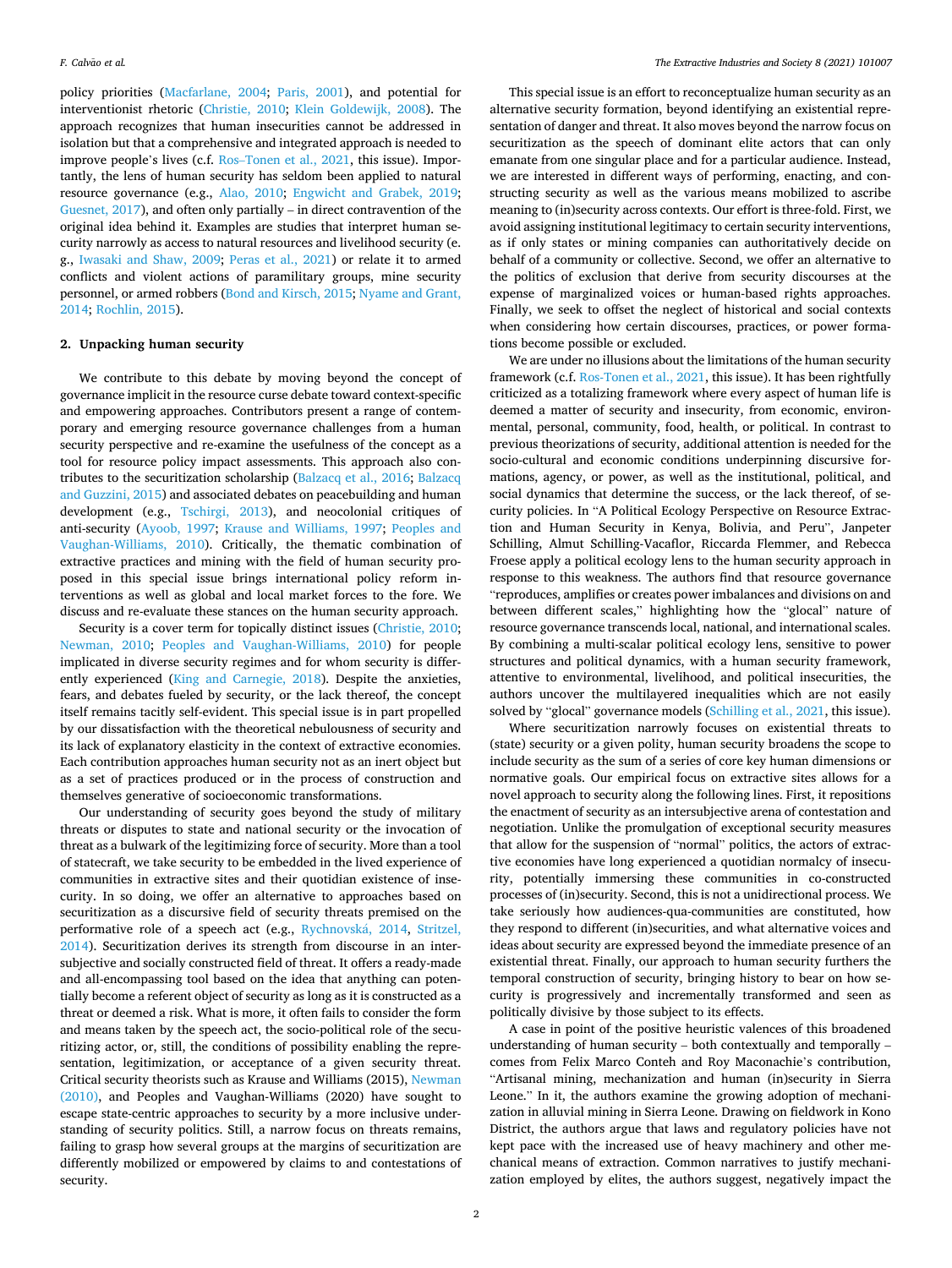human security of disenfranchised miners, undermining livelihoods and the environment. Although mechanization has some benefits, disproportionately accruing to elites, it consistently erodes the human security of mining communities by devaluing labor and impacting local livelihoods if not accompanied by meaningful policies and safeguards [\(Con](#page-4-0)[teh and Maconachie, 2021](#page-4-0), this issue).

Taken together, the contributions gathered in this special issue offer a common framework that allows for comparison. To recover an old truism, we work through a people-centered and multidimensional human security concept, bridging the security of individuals with collective security representations. In this, we are attentive to the conditions and effects of human security, broadly defined as the ensemble of dependency, dispossession, and exclusion at interconnected scales, from local strategies to transboundary and translocal processes. Second, we bring empirical relief to the undertheorized production of (in)security, asking how certain security dimensions resonate with individuals and communities and how and through what processes these dimensions are produced. By emphasizing the various insecurities of marginalized voices and examining how insecurities affect people's daily lives, we bring a humanist alternative to the orthodox view of security.

Inspired by this approach, Filipe Calvão, Catherine McDonald, and Matthieu Bolay examine in "Cobalt Mining and the Corporate Outsourcing of Responsibility in the Democratic Republic of Congo" the unintended effects of formalizing the artisanal cobalt mining sector in the country. Flipping the question of corporate social responsibility on its head, the authors demonstrate that the imposition of formalisation, while aiming to support the livelihoods of miners and offering a legal pathway to the sector, ends up reinforcing the exclusion and vulnerability of these miners. This occurs through the outsourcing of responsibility, which shifts the risks and responsibilities away from corporate actors onto miners themselves. The authors suggest that the human security framework highlights the blurred distinction between formal and informal mining that stems from the "responsible" integration of ASM sources in formalisation schemes. In so doing, the article gives voice to marginalized actors in the context of industrial and corporate mining and calls for broadening human security to incorporate social protections against job loss, illness, price fluctuations, or the risks of willful wageless employment (Calvão [et al., 2021](#page-4-0), this issue).

The importance of this analytical move is nowhere more apparent than in Mirjam A.F. Ros–Tonen, Jane J. Aggrey, Dorcas Peggy Somuah, and Mercy Derkyi's contribution "Human Insecurities in Gold Mining: A Systematic Review from Ghana." This review of the vast literature on gold mining in Ghana finds that, by and large, human security cases were framed in terms of environmental and health insecurity, but less on economic, food, and community insecurity, whereas personal and political security were rarely mentioned as human security dimensions. Working against a siloed approach to gold mining governance in Ghana, the authors suggest an integrated landscape approach to foster a more holistic response to the various insecurities associated with mining. Against the risk of inaction, when anything is potentially a matter of security hampering our ability to choose and act, the article calls our attention to the adverse effects of reactive approaches to human security. The authors suggest that representing adverse effects of artisanal mining as threatening "insecurities" that need to be mitigated or adapted for the sake of human, social, and environmental well-being may inadvertently lead to a "securitization trap" that posits certain activities as eminently menacing (Ros–[Tonen et al., 2021](#page-5-0), this issue).

Nina Engwicht and Christina Ankenbrand take a similarly critical stance from the side of reforms and initiatives targeting the artisanal and large-scale diamond mining sectors in Sierra Leone. Their contribution "Natural Resource Sector Reform and Human Security in Post-Conflict Societies: Insights from Diamond Mining in Sierra Leone" examines the effects of reform measures through a human security lens. Drawing on field research in Kono District, the authors argue that state-led reforms and private sector-led initiatives over the years had no appreciable positive impact on various human security dimensions. This applies to artisanal and large-scale mining regardless of whether measures accounted for the priorities of communities and miners. While neopatrimonial networks seem to hinder effective state-led reform with positive human security impacts for extractive communities, it remains to be seen whether the new private sector-led initiatives are more successful in contributing to the human security of miners and communities ([Engwicht and Ankenbrand, 2021](#page-4-0), this issue).

#### **3. The future of human security**

Each contribution to this special issue engages with the sociopolitical and socioeconomic consequences of extractive activities and governance on the well-being of individuals and communities. And yet, human insecurity is still the norm despite numerous governance reforms in Sub-Saharan Africa and elsewhere. This should not be a surprise as it has been well documented that efforts to improve the management of mining resources have failed to deliver tangible benefits or the empowerment of local communities [\(Kasimba and Lujala, 2021](#page-4-0); [Maco](#page-4-0)[nachie, 2010;](#page-4-0) [Yanuardi et al., 2021\)](#page-5-0). This is largely because, these papers suggest, governance reforms promoted by international and national elites leave control over the mining sector largely unchanged, failing to address the root causes of conflict, violence, power, and insecurity.

As a descriptive lens, human security is valuable for impact assessment, pointing to specific areas and populations where reforms fall short of their promise, and it is well-suited for identifying human insecurities, even if it falls short as an explanatory framework. The contributions to this special issue seek to refine our understanding of the conditions and effects of natural resource dependency by examining the interconnected scales and practices of security, from local strategies to transboundary extractive resource management. They also bring a renewed look at the success of reform strategies from the prism of human security and the lived condition of individuals and collectives, shifting the focus away from the ownership of resources to production, management, and use. In so doing, each contribution expands the scope of human security as a helpful heuristic tool for bringing the depth of insecurities in mining communities to the forefront.

What does the future hold for human security as a tool for studying various insecurities in the immediate aftermath of ongoing mining activities and extractive reforms? Presently, the proliferation of security studies and responsible mining initiatives has placed the problem of labor, conflict, and environmental damage center stage (c.f. [Calv](#page-4-0)ão [et al., 2021,](#page-4-0) [Ros-Tonen et al. 2021,](#page-5-0) this issue). Human security offers an apt lens to address these concerns, even if it tends to overlook deeply embedded power dynamics and political struggles inherent in mining communities and the broader society. In response to this – and in the absence of the emancipatory potential that many thought would be brought by the human security framework almost three decades ago – we identify three critical areas for future research: decolonizing certification efforts, technological advances in mining work, and neoextractivist violence. These debates are not new but coalesce increasingly around a multidisciplinary field of research that seeks to further our understanding of responsibility, sustainability, and standardization.

In its explanatory purview, human security underscores the concrete outcomes of security processes, ultimately linking human experience to macro-effects of transnational capital or commodity flows and labor relations. Similar issues are dealt with in various due diligence and regulatory guidelines for the global mining sector, increasingly adopted – and at times co-opted – by private corporations or national governments on their behalf. Human security allows for a critical view of these standards, their implementation, target population, and (un)intended effects. Crucially, human security approaches should be attentive to the political ecology and economy of digitalization efforts in certification mechanisms, building on recent critiques of the racialized nature of such " 'technical fixes' to clean mineral supply chains" ([Le Billon and Spiegel,](#page-4-0)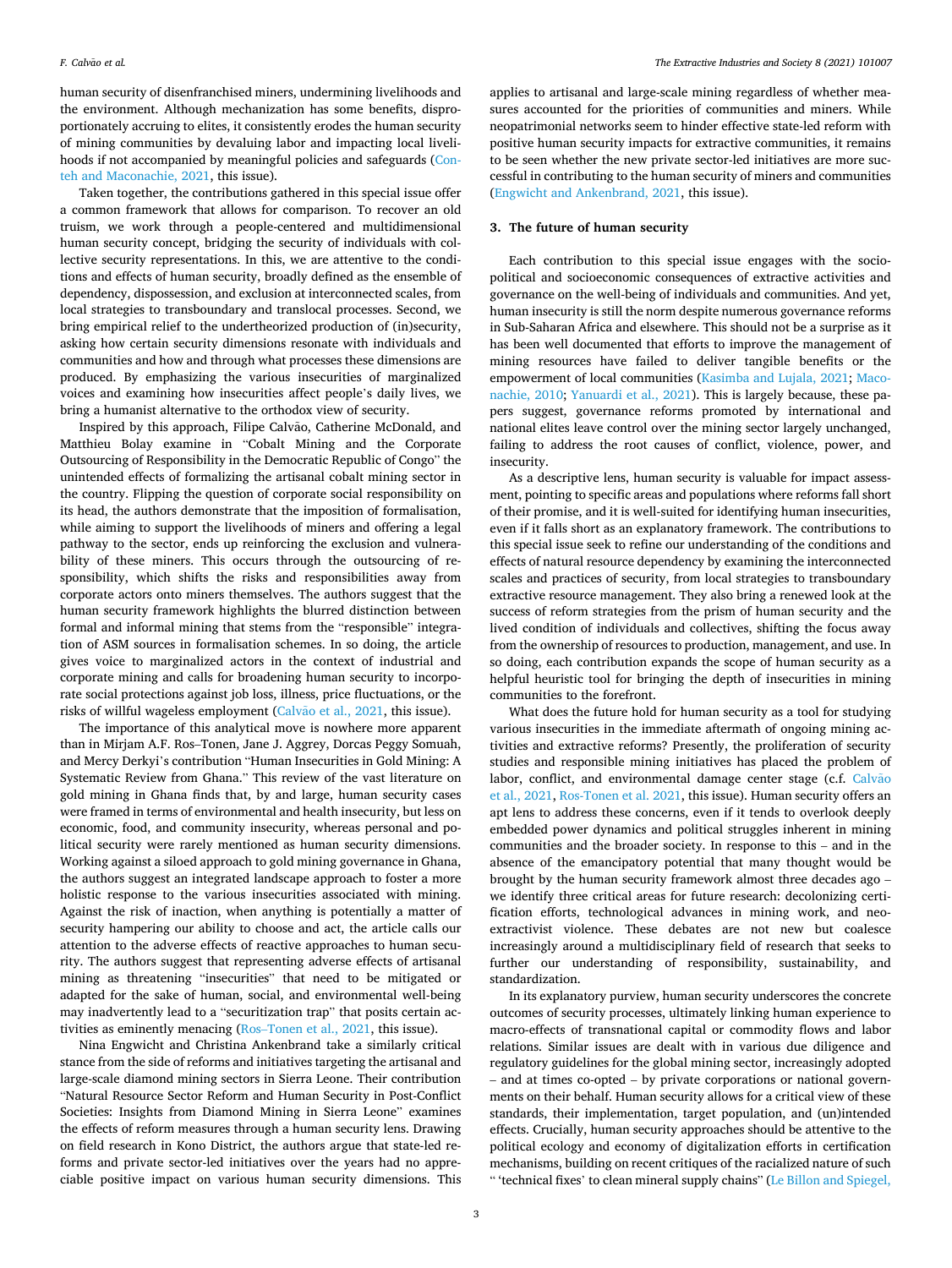<span id="page-4-0"></span>2021). If the racialized "localwashing" of victimhood or suffering can be used to legitimize the action of multinational extractive companies ([Murrey and Jackson, 2020](#page-5-0)), a human security approach to new emergent digital certification efforts offers an opportunity to decolonize processes of "digital extraction" by addressing relations of power and asymmetries in knowledge across mineral supply chains (Calvão and Archer, 2021).

The human security framework should equally deepen our understanding of the transformative impact of technology in reimagining mining work. With diminishing ore-content deposits, falling commodity prices, and rising labor costs, there is a growing take-up of automated and digitally-enabled tools in the mining and metal sectors – a tendency that is expected to increase exponentially in the near future. The prospect of fully automated mines and the impact of automated mines on the waged labor force, and the growing adoption of mechanization in the ASM sector (Conteh and Maconachie, 2021, this issue) is equally indicative of the challenge ahead for the more than 44 million people worldwide depending on artisanal mining [\(World Bank, 2020](#page-5-0)). Human security is particularly attuned to how the expansion of extractive and mining frontiers into new spatial and technological domains, for instance, in sectors critical for the future global energy transition ([Narins, 2017](#page-5-0)), may set off new forms of exclusion and economic insecurity, particularly in resource-rich countries of the Global South.

Finally, the unequal and asymmetric distribution of promises and grievances associated with mining – at once the potential driver of stability and livelihoods as well as of environmental degradation and violence (c.f. [Sovacool, 2019](#page-5-0)) – is a prominent area for human security-inspired future research. Increasingly, the commodities consensus coupled with colonial and neocolonial forms of enhanced extractivism have repositioned debates about dispossession, imperialism, and plunder (Acosta, 2013; [Svampa, 2015\)](#page-5-0). The pervasiveness of neoextractivist social and economic violence should not deter researchers from documenting how local and Indigenous communities resist mining activities, evoking a deep collective memory of looting or the unfulfilled promises of wealth redistribution (Kohl and Farthing, 2012). The human security framework is uniquely positioned to bridge the plural and often contradictory relations between indigenous and commodity values, hope and dissatisfaction, the potential of future development, and a history of extraction subsumed by dispossession, inequality, and conflict.

#### **Acknowledgments**

Early versions of the five articles in this special issue were presented at the international workshop on "Natural Resource Sector Reform and Human Security" organized at the Peace Academy Rhineland-Palatinate of the University of Koblenz-Landau in Landau, Germany in 2019. The workshop was linked to two research projects: "Natural Resource Governance and Human Security in Post-Conflict Societies", funded by the German Foundation for Peace Research, and "Transforming Conflict-Economies: Natural Resource Sector Reform and Human Security", funded by the Gerda Henkel Foundation. We thank the generous funding and the participants for making the workshop possible. The editors extend their gratitude to Jan Grabek, Zabrina Welter, and the contributing authors for their support of this special issue, and to the reviewers for constructive comments that helped improve the papers.

#### **References**

- [Acosta, A., 2013. Extractivism and neo extractivism: two sides of the same curse. Beyond](http://refhub.elsevier.com/S2214-790X(21)00178-7/sbref0001)  [Dev. Altern. Visions from Lat. Am. 61](http://refhub.elsevier.com/S2214-790X(21)00178-7/sbref0001)–86.
- [Alao, C.A., 2010. Natural resources management and human security in Africa. In:](http://refhub.elsevier.com/S2214-790X(21)00178-7/sbref0002)  [Abass, A. \(Ed.\), Protecting Human Security in Africa. Oxford University Press,](http://refhub.elsevier.com/S2214-790X(21)00178-7/sbref0002) [Oxford](http://refhub.elsevier.com/S2214-790X(21)00178-7/sbref0002).
- [Ayoob, M., 1997. Defining security: a subaltern realist perspective. In: Krause, K.,](http://refhub.elsevier.com/S2214-790X(21)00178-7/sbref0003)  [Williams, M.C. \(Eds.\), Critical Security Studies. Concepts and Cases. UCL Press,](http://refhub.elsevier.com/S2214-790X(21)00178-7/sbref0003)  [London.](http://refhub.elsevier.com/S2214-790X(21)00178-7/sbref0003)
- Balzacq, T., Guzzini, S., 2015. Introduction: 'what kind of theory If any Is securitization?'. Int. Relations 29, 97-102. https://doi.org/10.1177/ 0047117814526606
- Balzacq, T., Léonard, S., Ruzicka, J., 2016. 'Securitization' revisited: theory and cases. Int. Relations 30, 494-531. https://doi.org/10.1177/00471178155965
- Bebbington, A., Hinojosa, L., Bebbington, D.H., Burneo, M.L., Warnaars, X., 2008. Contention and ambiguity: mining and the possibilities of development. Dev. Change 39, 887–914.<https://doi.org/10.1111/j.1467-7660.2008.00517.x>.
- Beevers, M.D., 2015. Governing natural resources for peace: lessons from Liberia and Sierra Leone. Glob. Gov. 21, 227–246. [https://doi.org/10.5555/1075-2846-](https://doi.org/10.5555/1075-2846-21.2.227)  [21.2.227.](https://doi.org/10.5555/1075-2846-21.2.227)
- Bond, C.J., Kirsch, P., 2015. Vulnerable populations affected by mining: predicting and preventing outbreaks of physical violence. Extr. Ind. Soc. 2, 552–561. [https://doi.](https://doi.org/10.1016/j.exis.2015.06.008)  [org/10.1016/j.exis.2015.06.008.](https://doi.org/10.1016/j.exis.2015.06.008)
- Buzan, B., 2004. A reductionist, idealistic notion that adds little analytical value. Secur. Dialogue 35, 369-370. https://doi.org/10.1177/0967010604035003
- Calvão, F., Archer, M., 2021. Digital extraction: blockchain traceability in mineral supply chains. Polit. Geogr. 87 <https://doi.org/10.1016/j.polgeo.2021.102381>.
- Calvão, F., Mcdonald, C.E.A., Bolay, M., 2021. Cobalt mining and the corporate outsourcing of responsibility in the Democratic Republic of Congo. Extr. Ind. Soc. 10.1016/j.exis.2021.02.004.
- Christie, R., 2010. Critical voices and human security: to endure, to engage or to critique? Secur. Dialogue 41, 169–190. [https://doi.org/10.1177/](https://doi.org/10.1177/0967010610361891)  [0967010610361891.](https://doi.org/10.1177/0967010610361891)
- Collier, P., Elliott, V.L., Hegre, H., Hoeffler, A., Reynal-Querol, M., Sambanis, N., 2003. Breaking The Conflict Trap. Civil War and Development Policy, A World Bank Policy Research Report. The World Bank, Washington DC. [https://doi.org/10.1596/0-](https://doi.org/10.1596/0-8213-5481-7)  [8213-5481-7.](https://doi.org/10.1596/0-8213-5481-7)
- Conteh, F.M., Maconachie, R., 2021. Artisanal mining, mechanization and human (in) security in Sierra Leone. Extr. Ind. Soc. 100983 [https://doi.org/10.1016/j.](https://doi.org/10.1016/j.exis.2021.100983) [exis.2021.100983.](https://doi.org/10.1016/j.exis.2021.100983)
- Cusato, E., 2021. Transnational law and the politics of conflict minerals regulation: construing the extractive industry as a 'partner' for peace. Transnatl. Leg. Theory 0, 1–25. [https://doi.org/10.1080/20414005.2021.1967683.](https://doi.org/10.1080/20414005.2021.1967683)
- Engwicht, N., Ankenbrand, C., 2021. Natural resource sector reform and human security in post-conflict societies: insights from diamond mining in Sierra Leone. Extr. Ind. Soc.
- Engwicht, N., Grabek, J., 2019. A human security perspective on natural resource governance: what makes reforms effective? South Afr. J. Int. Aff. 26, 185–207. <https://doi.org/10.1080/10220461.2019.1607545>.
- Gilberthorpe, E., Papyrakis, E., 2015. The extractive industries and development: the resource curse at the micro, meso and macro levels. Extr. Ind. Soc. 2, 381–390. <https://doi.org/10.1016/j.exis.2015.02.008>.
- Glasius, M., 2008. Human security from paradigm shift to operationalization: job description for a human security worker. Secur. Dialogue 39, 31–54. [https://doi.](https://doi.org/10.1177/0967010607086822)  [org/10.1177/0967010607086822.](https://doi.org/10.1177/0967010607086822)
- [Guesnet, L., 2017. Conflict resources and human security. In: Bindenagel, J.D.,](http://refhub.elsevier.com/S2214-790X(21)00178-7/sbref0020) [Herdegen, M., Kaiser, K. \(Eds.\), International Security in the 21st Century:](http://refhub.elsevier.com/S2214-790X(21)00178-7/sbref0020) Germany'[s International Responsibility \(Vol. 1\). Bonn University Press, Bonn,](http://refhub.elsevier.com/S2214-790X(21)00178-7/sbref0020) [pp. 157](http://refhub.elsevier.com/S2214-790X(21)00178-7/sbref0020)–164.
- [Henk, D., 2005. Human security: relevance and implications. Parameters 35, 91](http://refhub.elsevier.com/S2214-790X(21)00178-7/sbref0021)–106. [Humphreys, M., Sachs, J.D., Stiglitz, J.E., 2007. Escaping the Resouce Curse. Columbia](http://refhub.elsevier.com/S2214-790X(21)00178-7/sbref0022) [University Press, New York](http://refhub.elsevier.com/S2214-790X(21)00178-7/sbref0022).
- Iguma Wakenge, C., Bashwira Nyenyezi, M.R., Bergh, S.I., Cuvelier, J., 2021. From 'conflict minerals' to peace? Reviewing mining reforms, gender, and state performance in eastern Democratic Republic of Congo. Extr. Ind. Soc. 8 [https://doi.](https://doi.org/10.1016/j.exis.2021.100894)  [org/10.1016/j.exis.2021.100894](https://doi.org/10.1016/j.exis.2021.100894).
- Iwasaki, S., Shaw, R., 2009. Linking human security to natural resources: perspective from a fishery resource allocation system in Chilika lagoon. India. Sustain. Sci. 4, 281–292. <https://doi.org/10.1007/s11625-009-0084-2>.
- Kasimba, S.A., Lujala, P., 2021. Community based participatory governance platforms and sharing of mining benefits: evidence from Ghana. Community Dev. J. 1–20. [https://doi.org/10.1093/cdj/bsab021.](https://doi.org/10.1093/cdj/bsab021)
- [King, V.T., Carnegie, P.J., 2018. Towards a social science understanding of human](http://refhub.elsevier.com/S2214-790X(21)00178-7/sbref0026) [security. J. Hum. Secur. Stud. 7, 1](http://refhub.elsevier.com/S2214-790X(21)00178-7/sbref0026)–17.
- Klein Goldewijk, B., 2008. Why human? The interlinkages between security, rights and development. Secur. Hum. Rights 19, 24–36. [https://doi.org/10.1163/](https://doi.org/10.1163/187502308784048528) [187502308784048528](https://doi.org/10.1163/187502308784048528).
- Kohl, B., Farthing, L., 2012. Material constraints to popular imaginaries: the extractive economy and resource nationalism in Bolivia. Polit. Geogr. 31, 225–235. [https://doi.](https://doi.org/10.1016/j.polgeo.2012.03.002)  [org/10.1016/j.polgeo.2012.03.002.](https://doi.org/10.1016/j.polgeo.2012.03.002)
- [Krause, K., Williams, M.C., 1997. Critical Security Studies. Concepts and Cases. UCL](http://refhub.elsevier.com/S2214-790X(21)00178-7/sbref0029)  [Press, London](http://refhub.elsevier.com/S2214-790X(21)00178-7/sbref0029).
- Le Billon, P., 2001. The political ecology of war: natural resources and armed conflicts. Polit. Geogr. 20, 561–584. [https://doi.org/10.1016/S0962-6298\(01\)00015-4.](https://doi.org/10.1016/S0962-6298(01)00015-4)
- Le Billon, P., Spiegel, S., 2021. Cleaning mineral supply chains? Political economies of exploitation and hidden costs of technical fixes. Rev. Int. Polit. Econ. 10.1080/ 09692290.2021.1899959.
- Macfarlane, S.N., 2004. A useful concept that risks losing its political salience. Secur. Dialogue 35, 368-369. https://doi.org/10.1177/09670106040350032.
- Mack, A., 2004. A signifier of shared values. Secur. Dialogue 35, 366–367. [https://doi.](https://doi.org/10.1177/096701060403500324)  [org/10.1177/096701060403500324](https://doi.org/10.1177/096701060403500324).
- Maconachie, R., 2010. New spaces" for change?: diamond governance reforms and the micro-politics of participation in post-war Sierra Leone. Public Adm. Dev. 30, 191–202. [https://doi.org/10.1002/pad.558.](https://doi.org/10.1002/pad.558)